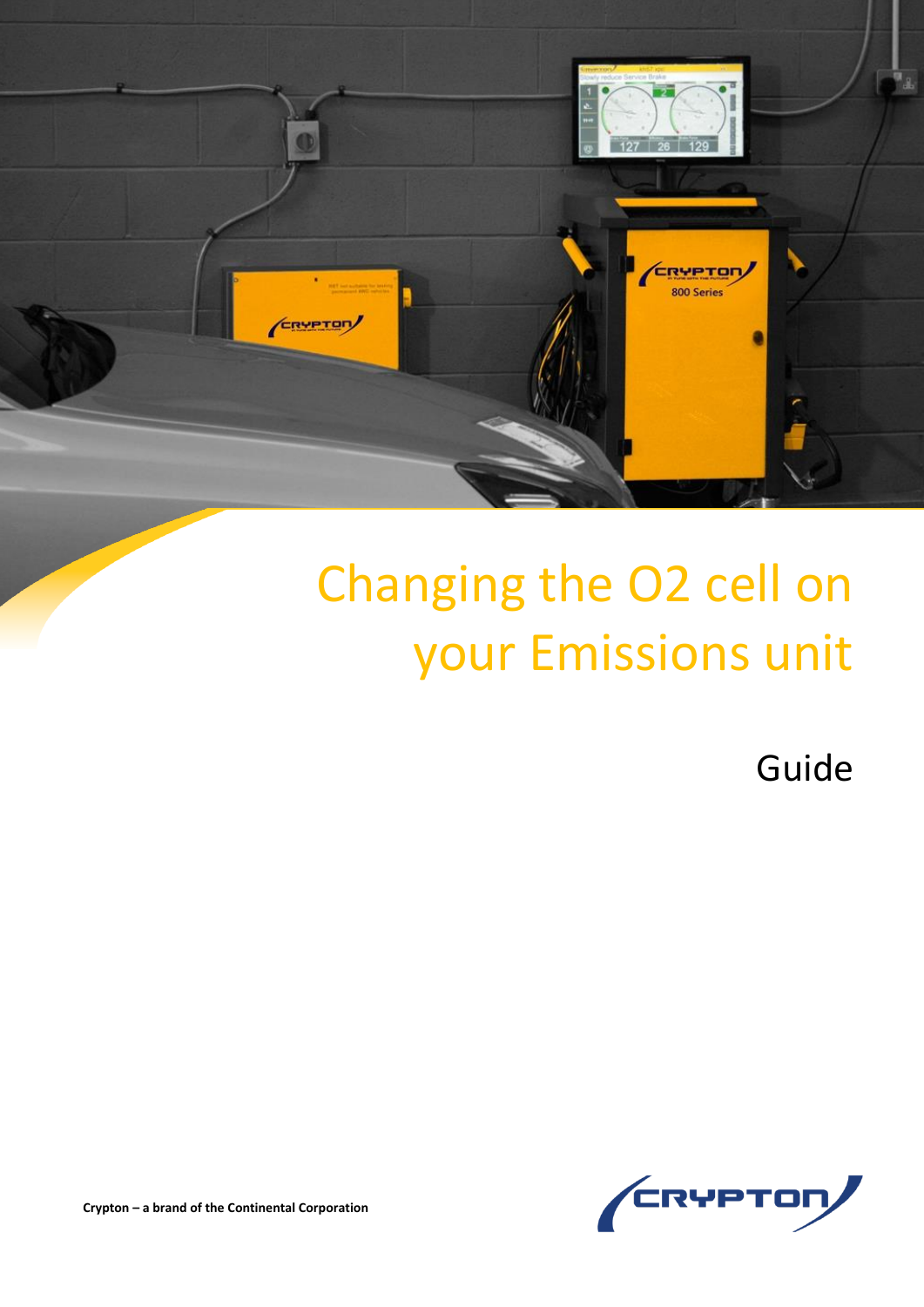## Guide

- 1. Close down the Petrol program
- 2. Switch off the Gas using the red rocker switch on the back on the top right
- 3. Unplug the cable on the old o2 cell



4. Unscrew the o2 cell from the gas analyser





- 5. Remove the new o2 cell from the packaging
- 6. Screw it on to the gas analyser
- 7. Plug the cable back on to the top of the o2 cell



8. Start the petrol program using the icon on the desktop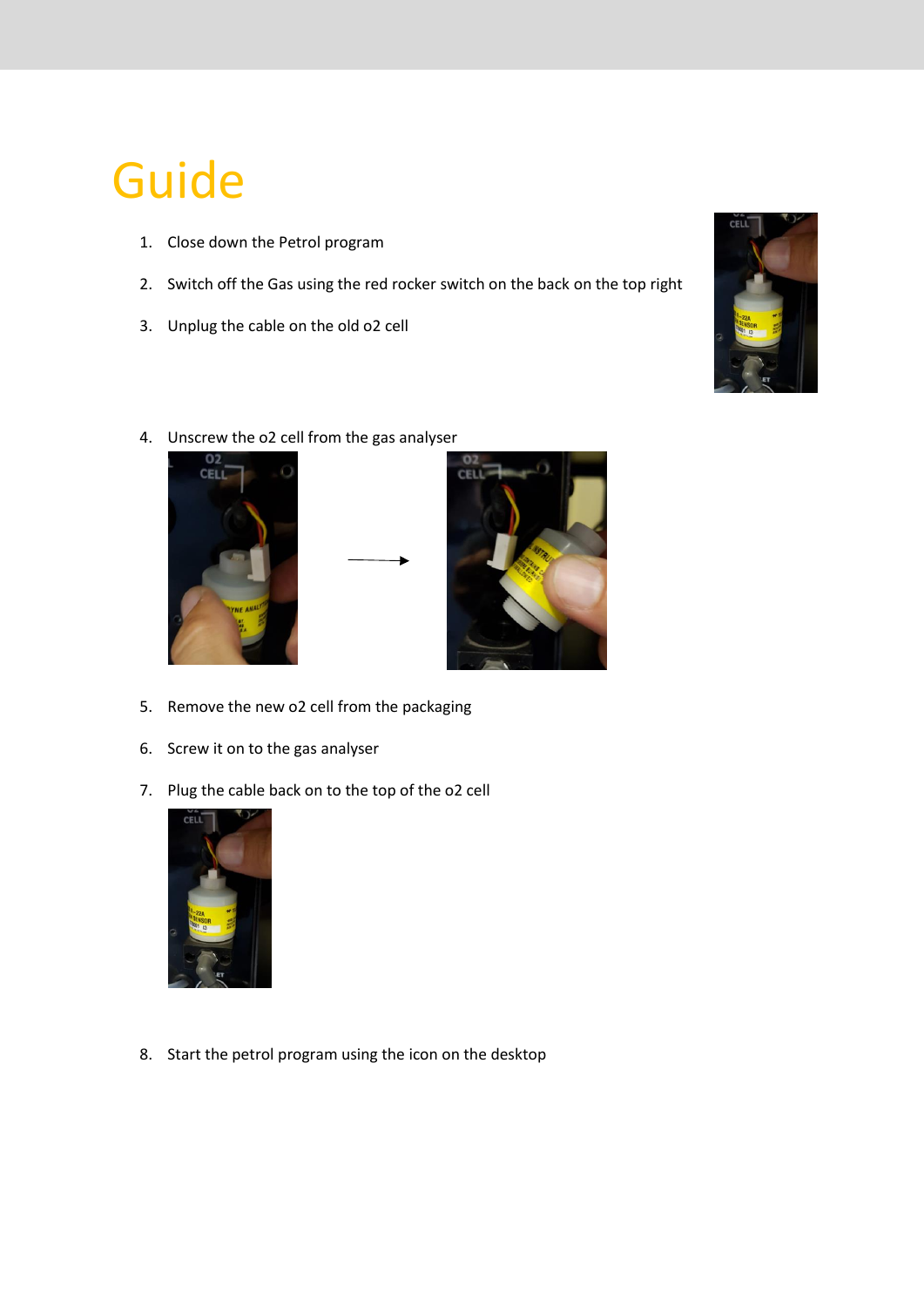9. Once on the **Main Menu** Go to **Tools & Setup** on the right hand side of the menu



11. Click Install new Oxygen Cell



- 12. Let the program cycle through the necessary procedures
- 13. You should now have an Oxygen cell output of between 5 and 13 if not either check it has

been installed correctly or the replacement is faulty.

| Oxygen Cell Test Results:     |  |  |                           |      |
|-------------------------------|--|--|---------------------------|------|
| Reading                       |  |  | Minimum Maximum Diagnosis |      |
| Oxygen cell output 10.97 5.00 |  |  | 13.00                     | Pass |